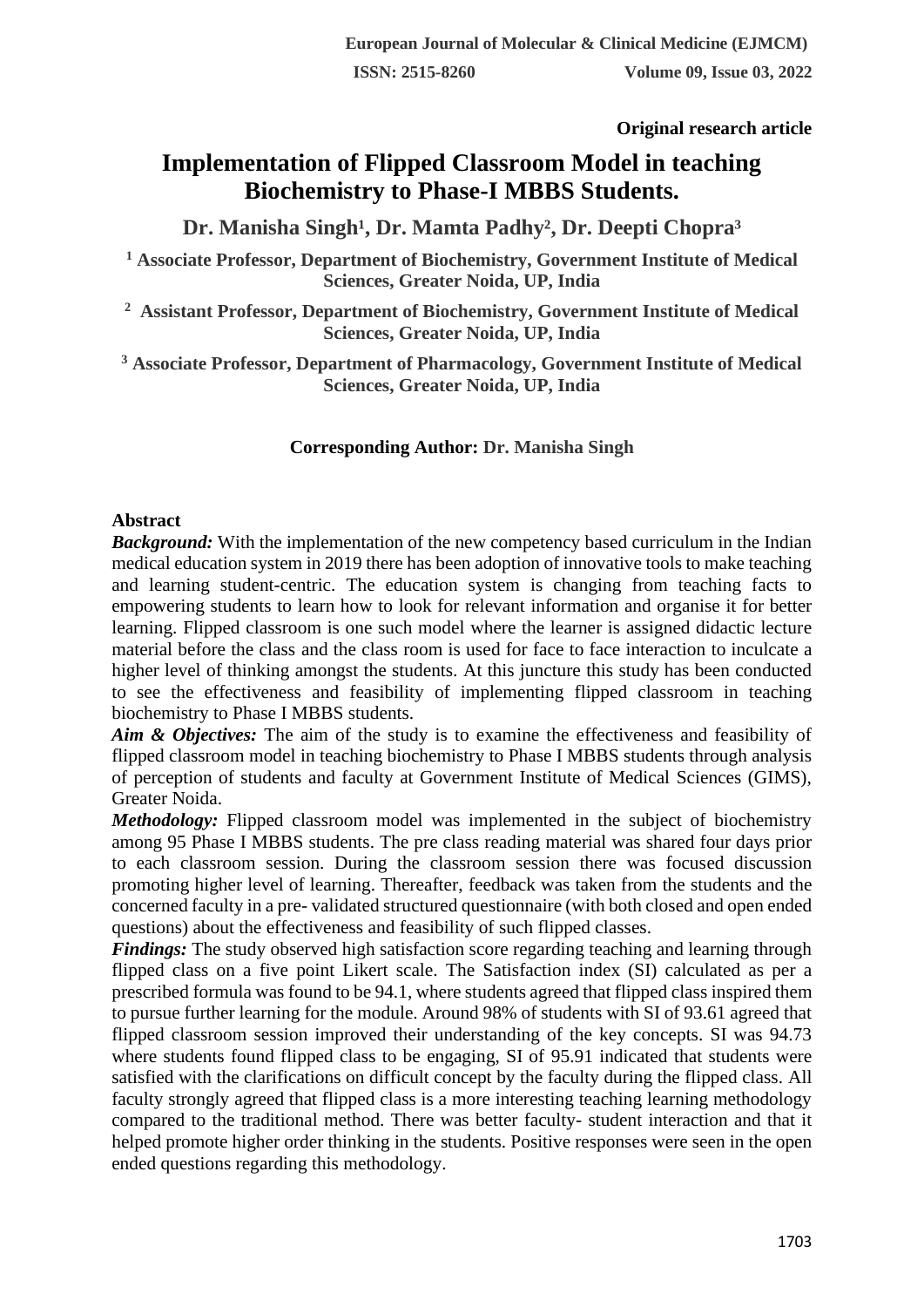**ISSN: 2515-8260 Volume 09, Issue 03, 2022**

*Conclusion:* The present study concludes that flipped classroom is an effective and motivating method to engage students. Both students and faculty agreed that flipped class is more engaging and has led to increased interaction among the students as well as with faculty. In view of the strongly positive perceptions observed among the respondents of the study, flipped classroom methodology is an approach worth pursuing in future and implementing on a wider scale.

#### **Introduction**

In recent times, India′ medical education system has moved to competency based medical education (CBME). With the stated goal of under graduate medical training to produce "physicians of first contact", there is a need to implement learner – centred models. A critical skill requirement for students is to develop the ability of self-directed learning and be a lifelong learner. <sup>[1]</sup>The education system is changing from teaching facts to empowering students to learn how to look for relevant information and organise it for better learning. In medical education a major portion of the course is covered by didactic lectures. The traditional teaching methods are basic ways of imparting knowledge. To promote higher student engagement involving active learning strategies, curriculum innovation projects are being encouraged. It is an important challenge for the educators in any discipline to design effective modules that facilitate the students to become active learners.

Flipped classroom is one such model where the learner is assigned didactic lecture material before the class time and the class room is used for higher order face to face discussion to inculcate a higher level of thinking amongst the students. In traditional teacher- centric model, the teacher is the primary source of knowledge; in flipped classroom model, instruction shifts to a learner-centric approach. This model helps students to develop higher levels of learning i.e. applying, analysing, evaluating and creating during the classroom time.<sup>[2]</sup> The teachers become facilitators who decide what they need to teach and what the students need to explore on their own. As facilitators, their job becomes more demanding than in the traditional set up. During class time, they provide feedback to students relevant in the moment and assess their academic work including their depth of knowledge. <sup>[3]</sup> Flipped classroom is a model of learning that developed under the blended learning model where student will not listen to the lectures in classroom but at home. The traditional classroom lecture will be moved to video which allows students to watch and repeat it as and when needed. [4] Research supports that the students enjoy being able to learn at their own pace and that students who learned through a flipped classroom approach considered themselves more engaged than students attending traditional courses. [5]

The current generation of students are more engaged with various technologies. The new technologies can be used in medical education as a source to facilitate the teaching and learning. A successful implementation of this innovative and effective flipped classroom method requires proper planning in a stepwise manner, starting with priming of the students and delivery of educational content as pre-class material. The second step in class activity involves peer learning and problem solving. The last step should include application of knowledge and feedback.[6] To establish a successful teaching learning with technology - based learning, interaction is important, be it student-content, student- teacher, or student-student.<sup>[7]</sup> As we move towards enhancing student learning, we as teachers need to contribute to the insights we gain by adopting new teaching and learning methods.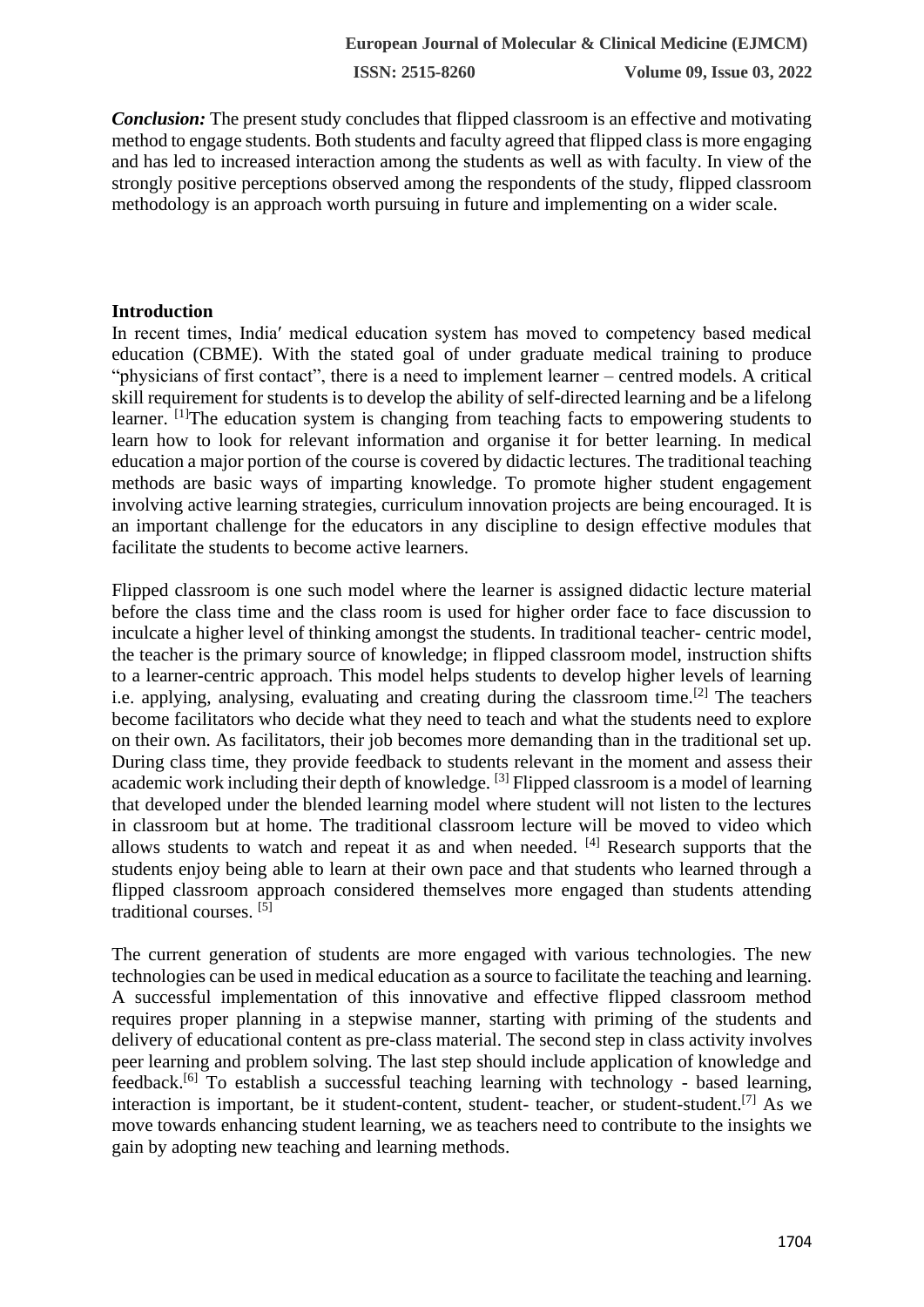## **AIM & OBJECTIVES**

*Aim:* The aim of the study is to examine the effectiveness and feasibility of flipped classroom model in teaching biochemistry to Phase I MBBS students through analysis of perception of students and faculty at Government Institute of Medical Sciences (GIMS), Greater Noida.

## *Specific objectives:*

- 1. To evaluate the effectiveness of flipped classroom model for engaging students in active learning process.
- 2. To analyze the perception of students and faculty about flipped classroom module.
- 3. To assess the feasibility of using flipped classroom model as a regular teaching learning method.

## **METHODOLOGY:**

The study was conducted to evaluate the effectiveness of flipped classroom in teaching biochemistry to Phase I students. The study was conducted in the Department of Biochemistry, Government Institute of Medical Sciences, UP. All 99 students of 2020 Batch enrolled for the study of which 04 did not complete the study. Ethical clearance was obtained from the Institutional Ethics Committee of GIMS vide their Letter No: GIMS/IEC/ HR/2021/07. The students were included in the study after obtaining informed consent from each one of them. The faculty members in the department were sensitized about the flipped class model where their role as facilitators was explained. Subsequently they identified the topics to be covered in the flipped class module. The topics chosen for this study were heme metabolism and liver function tests from two competencies of Biochemistry. A lesson plan and Specific learning objectives were finalized. Before the module was implemented the students were also sensitized about the flipped class.

The module consisted of two parts. The first part was disseminating the content (online activity) and the second part was the learner-centric flipped classroom. A common portal for exchange of information a WhatsApp group was formed, with students and faculty. Four days prior to each class, learning material was provided to the students which included PPTs, Videos and case reports. Instructions were posted in the WhatsApp group to access the material. The students were also suggested to refer to textbooks and were provided links for online material related to the topic. The students went through the study material and discussed with the peers before each classroom session.

The second part of flipped class activity was the contact session of 2 hours in the classroom. The sessions started with a discussion on the basic concepts of the topic which had already been covered by the students as pre class activity. The students were subdivided into groups of 8 each to facilitate interaction. They were given handouts which had case scenarios and laboratory investigation reports. The groups were given 30 minutes to discuss amongst themselves the problems given in the handouts. The problems were discussed and a student from each group presented their answer. The facilitator provided additional relevant information for better understanding of the topic. The session ended with a quiz through MCQs in google form.

Once the competencies were covered and the flipped class module was completed a written feedback was obtained from the students and faculty in the form of questionnaires regarding their perception on flipped class (Copies of Questionnaires attached as Annexures – 1 and 2).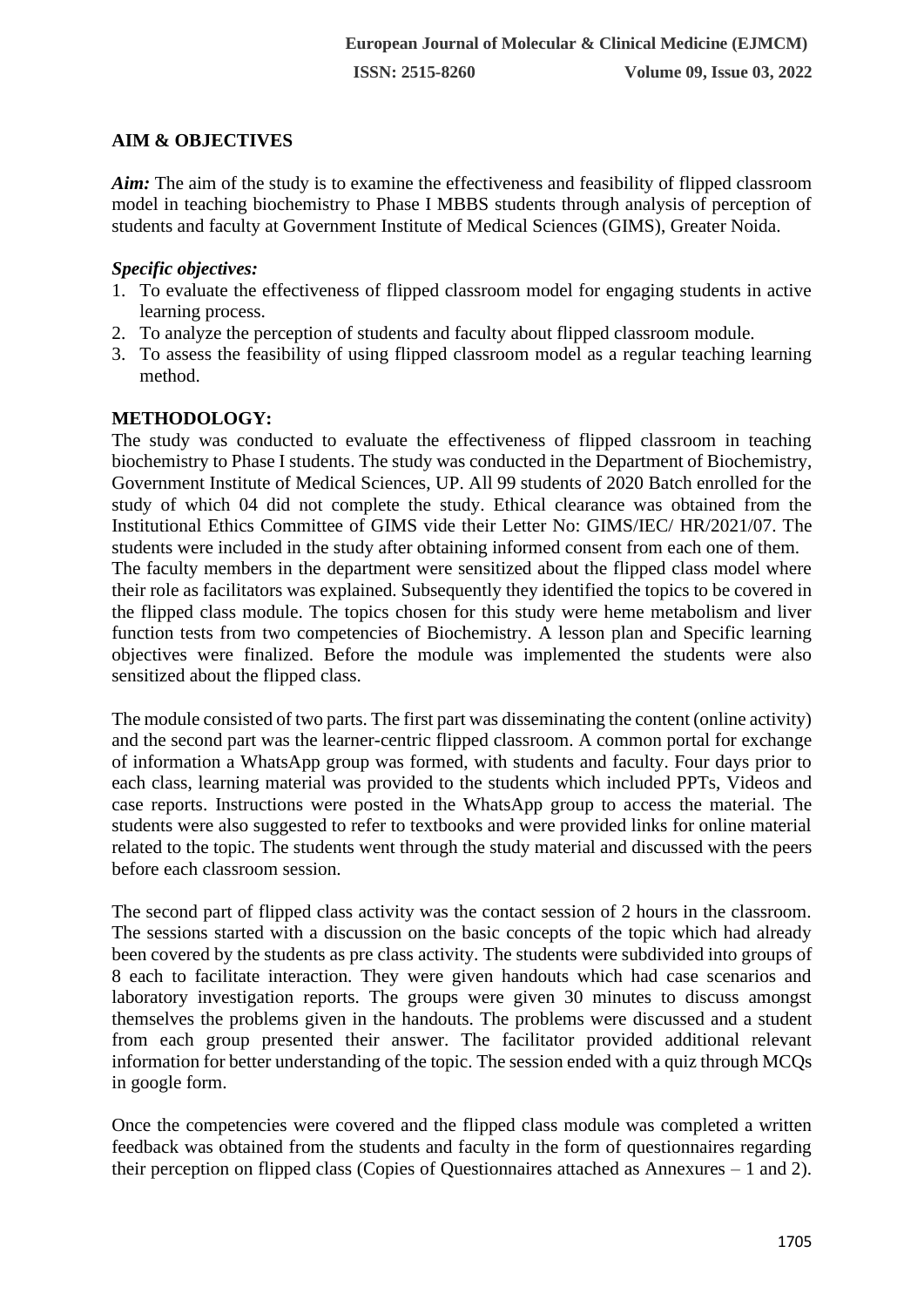**ISSN: 2515-8260 Volume 09, Issue 03, 2022**

The 5 point Likert scale was used for feedback. The identity of the responders was kept anonymous. The feedback questionnaire was adapted from a validated questionnaire.[8] The percentages of students and faculty responding to each item were noted. The median and satisfaction index of each item was calculated. The questionnaire also included a few open ended questions so as to elicit general perception comments from students and faculty.

#### **OBSERVATIONS AND RESULTS**

The study was intended to evaluate the effectiveness of flipped class in teaching biochemistry to Phase I MBBS students. Out of 99 students, 95 completed the study. The 4 cases of nonparticipation in the classroom session were due to personal reasons or illness. Students who participated in flipped class activity responded to the questionnaire regarding their perception towards flipped class. Six faculty members participated in this flipped class activity.

After completion of the study the students and faculty were asked to provide feedback through a questionnaire which also included some open ended questions about advantages, disadvantages and challenges faced. Feedback was taken using a 5 point Likert scale as shown in Table 1 and 2. The median was 5(strongly agree) for most of the items and 4(agree) for a few items. The satisfaction index (SI) of each item was calculated using the following formula  $[9]$ .

 $[(n_1*1) + (n_2*2) + (n_4*4) + (n_5*5)]*20$  $(n_1 + n_2 + n_4 + n_5)$ 

Here n is the total number of students gaining the score mentioned in the subscript for that particular item.

The scores were rated on a 1-100 satisfaction index scale. Satisfaction index was 94.1 where students agreed that flipped class inspired them to pursue further learning for the module. Around 98% of students with satisfaction index of 93.61 agreed that flipped classroom session improved their understanding of the key concepts. SI was 94.73 where students found flipped class to be engaging and SI was 95.91 where students were satisfied with the clarifications on difficult concept by the faculty during the class.

## **Table 1: RESPONSES OF STUDENT FEEDBACK QUESTIONNAIRE**

|                                                                                                                                         | <b>Response on Likert Scale</b> |           |        |        |        |   |                    |
|-----------------------------------------------------------------------------------------------------------------------------------------|---------------------------------|-----------|--------|--------|--------|---|--------------------|
|                                                                                                                                         | 5                               | 4         |        | 2      |        | M | <b>SI</b>          |
| 1. Pre-reading material was available on e-learning<br>portal before the Flipped Classroom activity.                                    | 81 (85.3)                       | 11(11.6)  | 1(1.1) | 1(1.1) | 1(1.1) | 5 | 96.17              |
| 2. Adequate time was provided to spend on the<br>pre-<br>reading material before the Flipped Classroom activity.                        | 72(75.8)                        | 18 (18.9) | 1(1.1) | 3(3.2) | 1(1.1) | 5 | 93.4               |
| 3. Pre-reading material was relevant for the Flipped<br>94.52<br>Classroom activity.                                                    | 75 (78.9)                       | 18 (18.9) | 0(00)  | 0(0)   | 2(2.1) | 5 |                    |
| 4. The classroom arrangements (positioning of the<br>chairs for group activity, audio-visual facilities) were<br>for Flipped classroom. | 47 (49.5)                       | 44 (46.3) | 3(3.2) | 0(0)   | 1(1.1) | 4 | 89.56<br>conducive |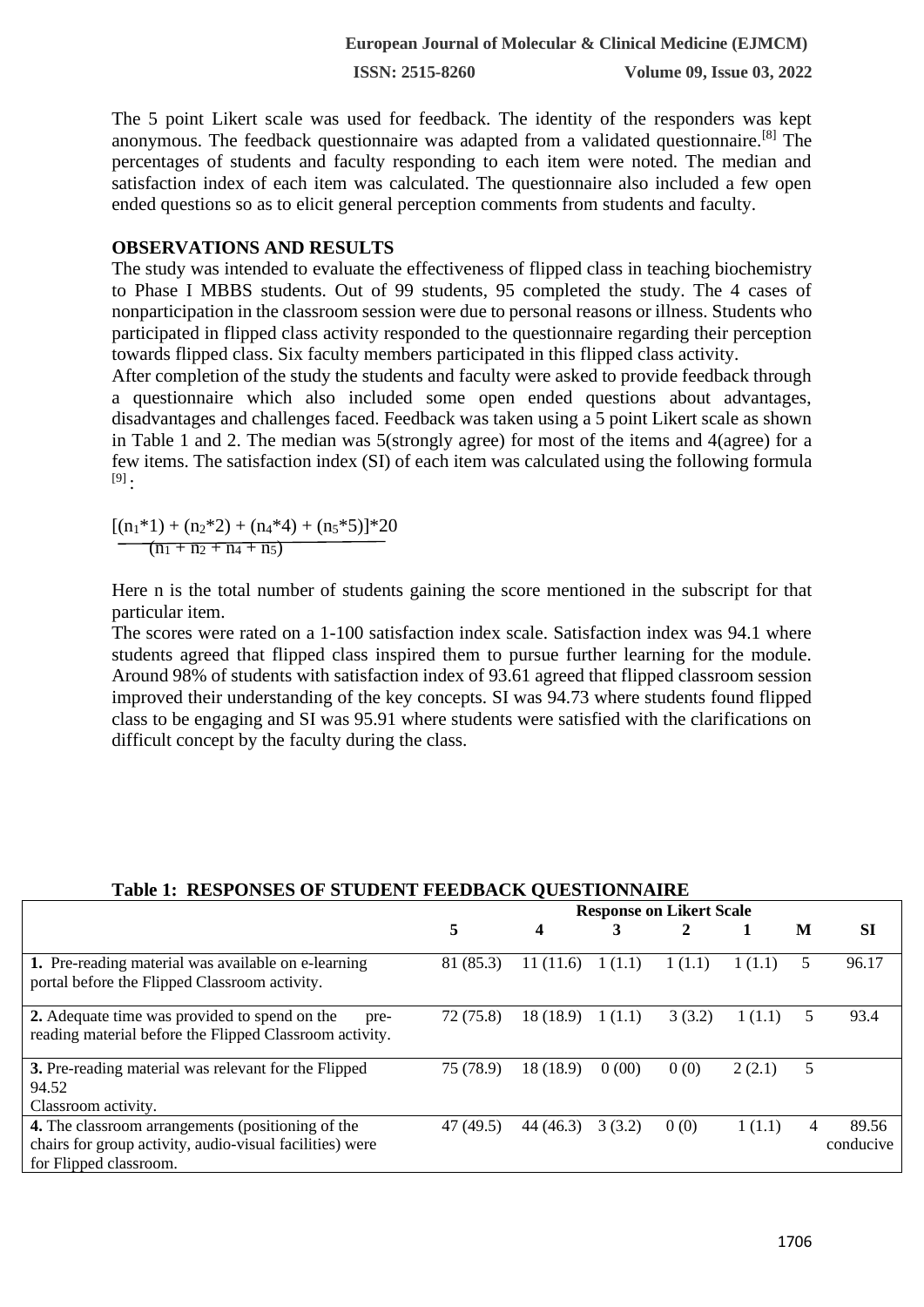#### **European Journal of Molecular & Clinical Medicine (EJMCM)**

|                                                                                                                     | <b>ISSN: 2515-8260</b> |          | <b>Volume 09, Issue 03, 2022</b> |        |        |   |       |
|---------------------------------------------------------------------------------------------------------------------|------------------------|----------|----------------------------------|--------|--------|---|-------|
| <b>5.</b> The activities during Flipped Classroom session<br>improved my understanding of the key concepts.         | 67(70.5)               | 26(27.4) | 1(1.1)                           | 0(0)   | 1(1.1) | 5 | 93.61 |
| <b>6.</b> The Flipped Classroom session inspired me to<br>pursue further learning for the module.                   | 63(66.3)               | 26(27.4) | 6(6.3)                           | 0(0)   | 0(0)   | 5 | 94.1  |
| <b>7.</b> More lectures should be conducted in the<br>Flipped Classroom mode                                        | 61(64.2)               | 22(23.2) | 8(8.4)                           | 4(4.2) | 0(0)   | 5 | 92.18 |
| 8. Instructor was able to engage me in the Flipped<br>Classroom activity.                                           | 70(73.7)               | 25(26.3) | 0(0)                             | 0(0)   | 0(0)   | 5 | 94.73 |
| 9. Instructor was able to provide clarification on difficult<br>concepts during the Flipped Classroom activity.     | 74 (77.9)              | 19(20.0) | 2(2.1)                           | 0(0)   | 0(0)   | 5 | 95.91 |
| 10. Instructor was able to expand on e-lectures and pre-<br>reading material during the Flipped Classroom activity. | 68 (71.6)              | 24(25.3) | 2(2.1)                           | 1(1.1) | 0(0)   | 5 | 94.19 |

Values are presented as number of responses to each statement (%). Response on Likert scale.5= Strongly agree, 4=Agree, 3=Uncertain, 2=Disagree, 1= Strongly disagree, M median, SI satisfaction index



#### **Table 2: RESPONSES OF FACULTY FEEDBACK QUESTIONNAIRE**

|                                                                                                              | <b>Response on Likert Scale</b> |          |              |          |          |   |           |  |
|--------------------------------------------------------------------------------------------------------------|---------------------------------|----------|--------------|----------|----------|---|-----------|--|
|                                                                                                              | 5                               | 4        |              |          |          | M | <b>SI</b> |  |
| 1. Pre-reading material was available on e-learning<br>portal before the Flipped Classroom activity.         | 6(100)                          | $\left($ | $\Omega$     | $\left($ | $\left($ |   | 100       |  |
| 2. Adequate time was provided to spend on the pre<br>reading material before the Flipped Classroom activity. | 2(33)                           | 4(66.7)  | $\theta$     |          |          | 4 | 86.66     |  |
| 3. Flipped Classroom is more interesting than traditional<br>100<br>teaching.                                | 6(100)                          | $\bf{0}$ | $\mathbf{0}$ | 0        |          |   |           |  |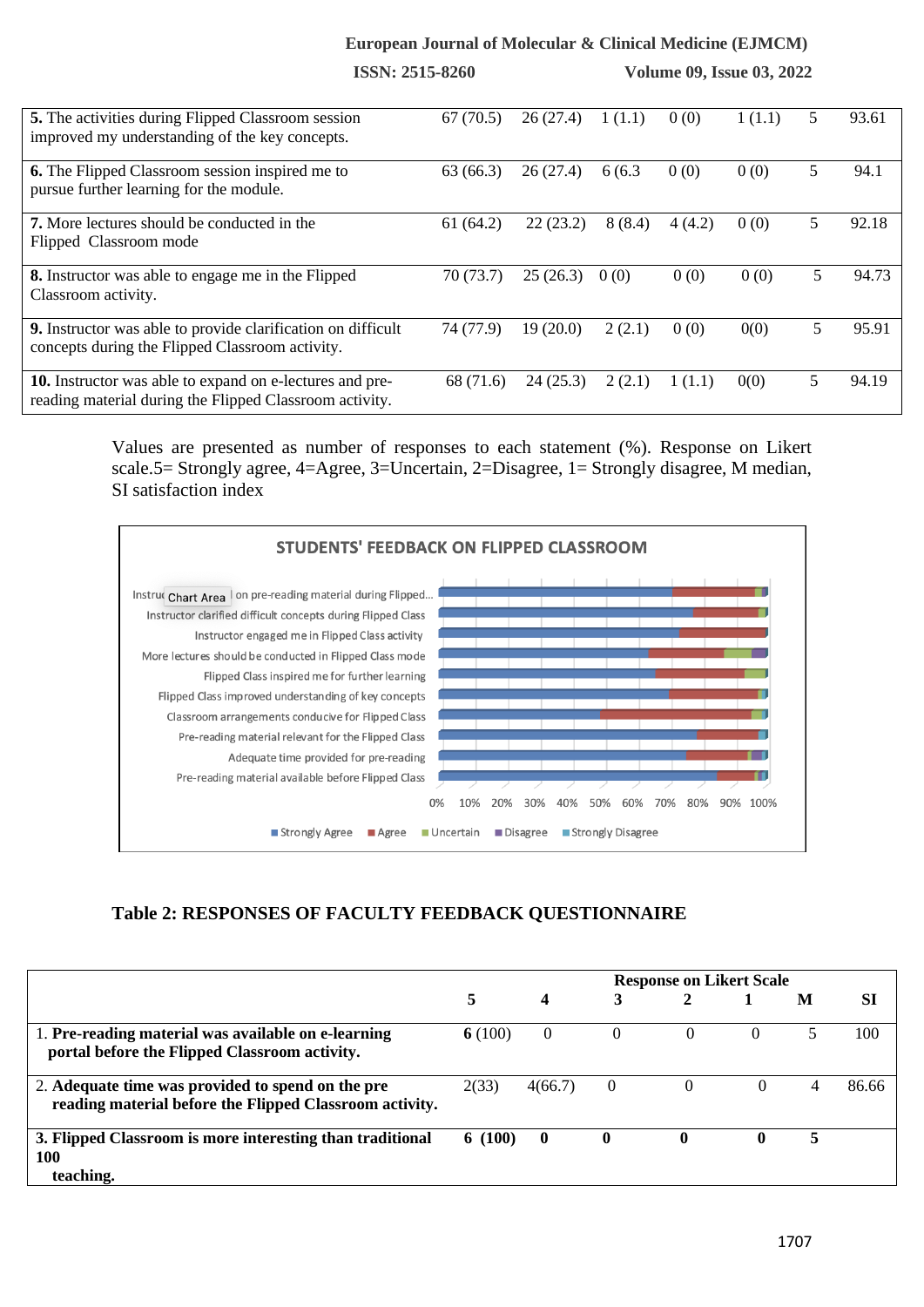#### **European Journal of Molecular & Clinical Medicine (EJMCM)**

**ISSN: 2515-8260 Volume 09, Issue 03, 2022**

| 4. The Faculty feel peer- assisted learning increased<br>during the sessions.                              | 2(33.3)  | $4(66.7)$ 0      |              | $\mathbf{0}$ | $\bf{0}$     | 4 | 86.66      |
|------------------------------------------------------------------------------------------------------------|----------|------------------|--------------|--------------|--------------|---|------------|
| 5. There was better faculty to student interaction.                                                        | 6(100)   | $\bf{0}$         | $\mathbf{0}$ | $\mathbf{0}$ | $\bf{0}$     | 5 | <b>100</b> |
| 6. The Flipped Classroom sessions promote higher order<br>thinking/critical thinking amongst the students. | 6(100)   | $\boldsymbol{0}$ | $\mathbf{0}$ | $\mathbf 0$  | $\mathbf{0}$ | 5 | <b>100</b> |
| 7. More lectures should be conducted in the Flipped<br><b>Classroom</b> mode                               | $\bf{0}$ | 6 (100)          | $\bf{0}$     | $\mathbf{0}$ | $\mathbf{0}$ | 4 | 80         |
| 8. Flipped Classroom activity has increased student<br>engagement, motivation and participation.           | 6(100)   | $\mathbf{0}$     | $\mathbf{0}$ | $\mathbf 0$  | $\mathbf{0}$ | 5 | 100        |
| 9. Faculty was able to provide clarification on difficult                                                  |          |                  |              |              |              |   |            |
| concepts during the Flipped Classroom activity.                                                            | 2(33.3)  | $4(66.7)$ 0      |              | $\mathbf{0}$ | $\mathbf{0}$ | 4 | 86.66      |
| 10. Faculty is more of a guide by the side.                                                                | 3(50)    | 3(50)            | 0            | 0            | 0            | 5 | 90         |

Values are presented as number of responses to each statement (%). Response on Likert scale. 5=Strongly agree, 4=Agree, 3=Uncertain, 2=Disagree, 1=Strongly disagree, M median, SI satisfaction index



All faculty strongly agreed that flipped class is a more interesting teaching learning methodology compared to the traditional method. There was better faculty student interaction and that it promoted higher order thinking in the students. Findings regarding a positive perception of flipped class are also objectively supported by the MCQ test score where more than 80% of students scored above 70% marks.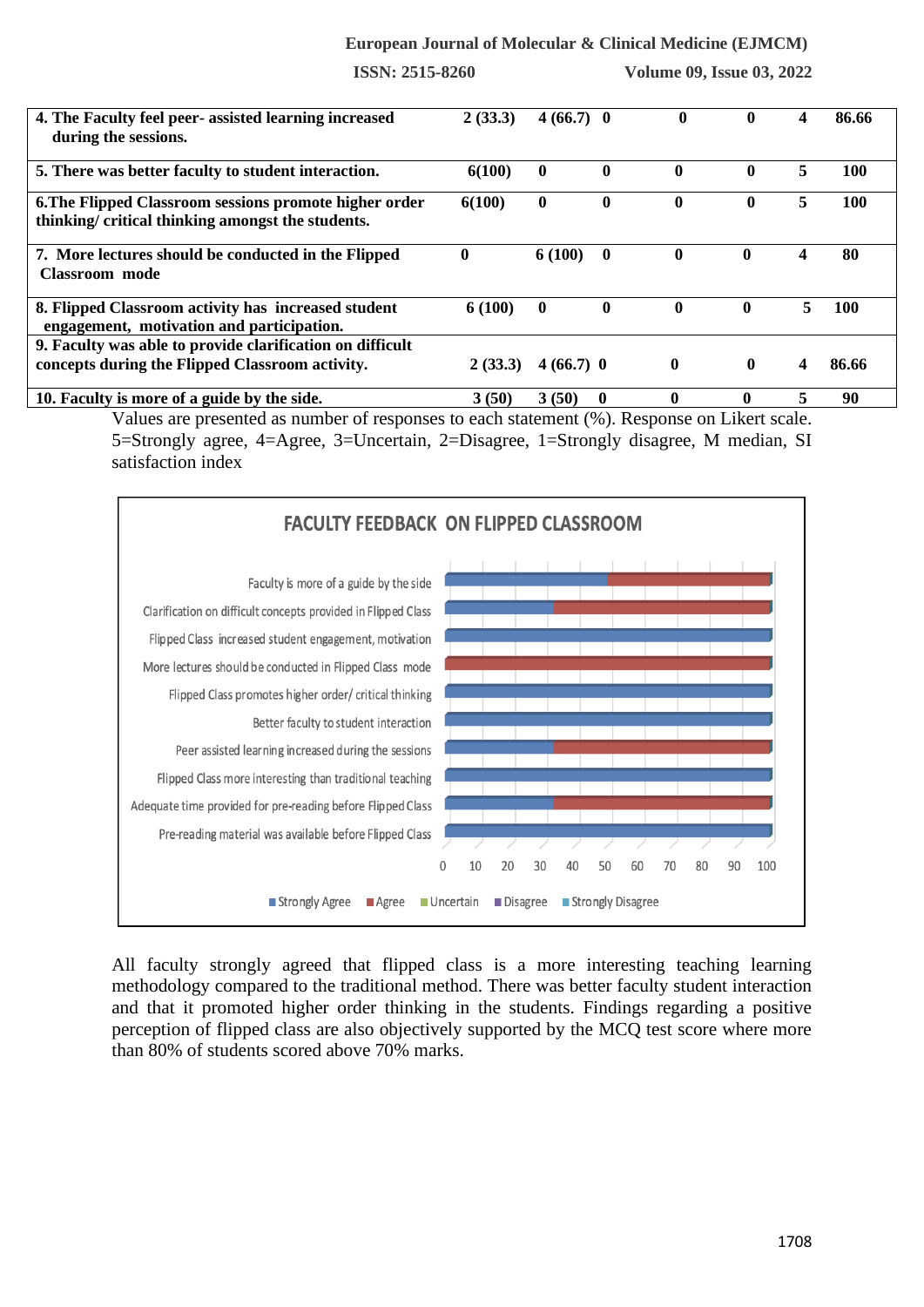

The study observed high satisfaction score regarding teaching and learning through flipped class on a five point Likert scale. Response reflecting a positive perception were seen in the open ended questions regarding this methodology. Some of the opinions expressed by the students in the form of open ended questions are mentioned below:

"*Have access to lecture for review and can read at my own pace."*

*"We were able to correlate the topic clinically."*

*"Going through the reading materials specially the prerecorded lectures was very useful in solving the problems during class."*

*"Interactive and interesting classroom session, had opportunity to ask questions."*

*"More lectures to be conducted as flipped class."*

Some of the students opined that:

"*It requires good time management."*

*"If I don't go through the pre reading material it is difficult to participate in the discussion during the class."*

Some of the comments of faculty were:

"*It is an interesting way to teach .Even students participate actively."*

*"It provides more opportunities for students to engage in critical thinking."*

*"We can focus on the critical part of lecture, applied knowledge and problem solving skills during the class."*

*"Faculty student interaction has increased"*

*"It will increase our workload if implemented for more topics"*

## **DISCUSSION**

With medical education shifting to competency based medical education, flipped class model has the potential to be an effective and beneficial teaching learning methodology. As suggested by Klein et al "innovative learning format should be developed to address both perceived and unperceived education needs in a supportive environment that is both enjoyable and competitive"; and the flipped classroom model could possibly do that. [10]

In this study we assessed the effectiveness of flipped class and perception of students and faculty regarding filliped class approach in teach biochemistry.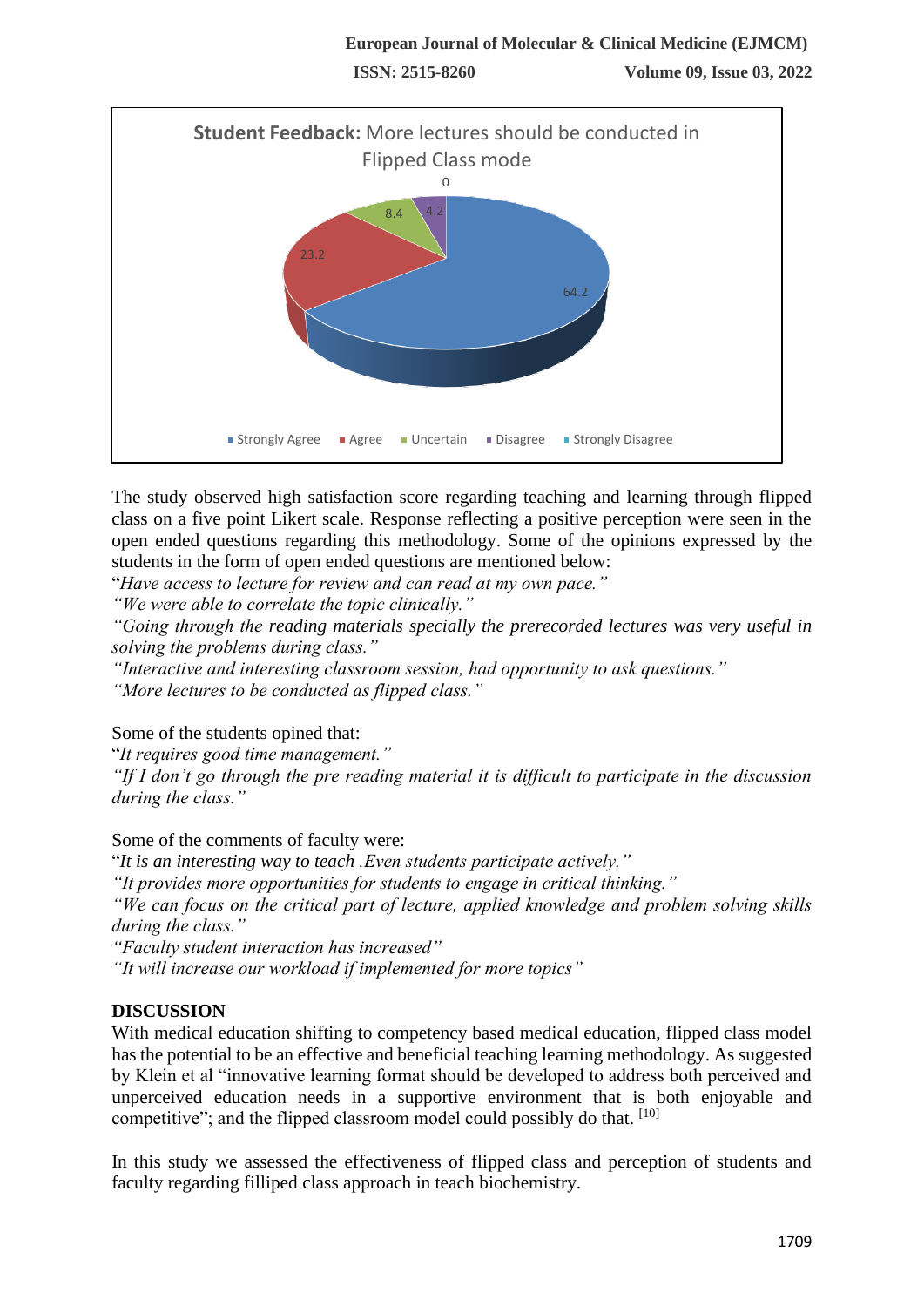The flipped class has been used in many educational settings. In our study all the students and faculty have reflected their satisfactory experience with flipped class which can be considered as a success. The findings are in line with Surywanshi et al and Ramnanan et al who concluded that students were more satisfied with this approach and there was an overall improvement and in depth learning improved. [11, 12]

The findings in this study reinforce the theory of Bloom′s revised taxonomy for cognitive domain.  $[13]$  The students were able to do the lower level of cognitive work (gaining knowledge and comprehension) outside the class and focus on the higher forms of cognitive work (application, analysis, synthesis or evaluation) in the class through various activities.

This study shows that both the respondent groups agree that there is increased interaction of students with fellow students and faculty during flipped class. This is consistent with the findings of study conducted by Galway et al which reported that the classroom sessions increased interaction. [14]

The reading material was shared with the students four days prior to the class. A few students suggested that the resources may be shared at least one week before the class. However, a majority of the students and faculty agreed that adequate time was provided to spend on the pre-reading material before the classroom activity. Sharing the resources one week in advance may provide better results but a definite answer is not known.<sup>[15]</sup> The ideal format of preparatory material and the quality of material to be prepared is also not known in flipped classroom implementation. [16]

The faculty and students strongly agreed that flipped class is more engaging during classroom sessions compared to traditional teaching. The students learnt the basic concepts on their own by going through the reading material. The faculty said that they could utilize the class sessions more effectively. This is evident from open ended responses like *"We can focus on critical part of lecture, applied knowledge and problem solving skills during the class."* This is also supported by the findings of Milman N who found that flipped class allowed more time for engaging students and focused classroom discussion. [17]

The study conducted by Nori revealed that a majority of students had a positive attitude towards flipped class which strongly correlates to the perception of increased motivation, engagement and effective learning. Easy access to study material by students as reported by Nori is similar to the findings of our study where students have shown high satisfaction index on this matter. [18]

Our study showed that flipped class promotes active learning. The students take ownership of their learning process for a better learning experience. This teaching learning methodology provides opportunity for students to align their prior knowledge gained outside the class with the problem solving skills during the class. These learning experiences will help the learners to become self-directed learners, build their confidence and create a learning environment of open questioning.

One of the student responses in the open ended questions was *"If I don't go through the prereading material it is difficult to participate in the discussion during the class."* It is important for faculty to get the students on board by explaining the importance of going through the preparatory material before the class. As a facilitator, one should begin by keeping it simple and avoiding information overload. [19]

Some of the faculty were of the opinion that flipped class implementation will increase their workload. The teacher will have to spend more time in preparing interesting modules.<sup>[20]</sup> The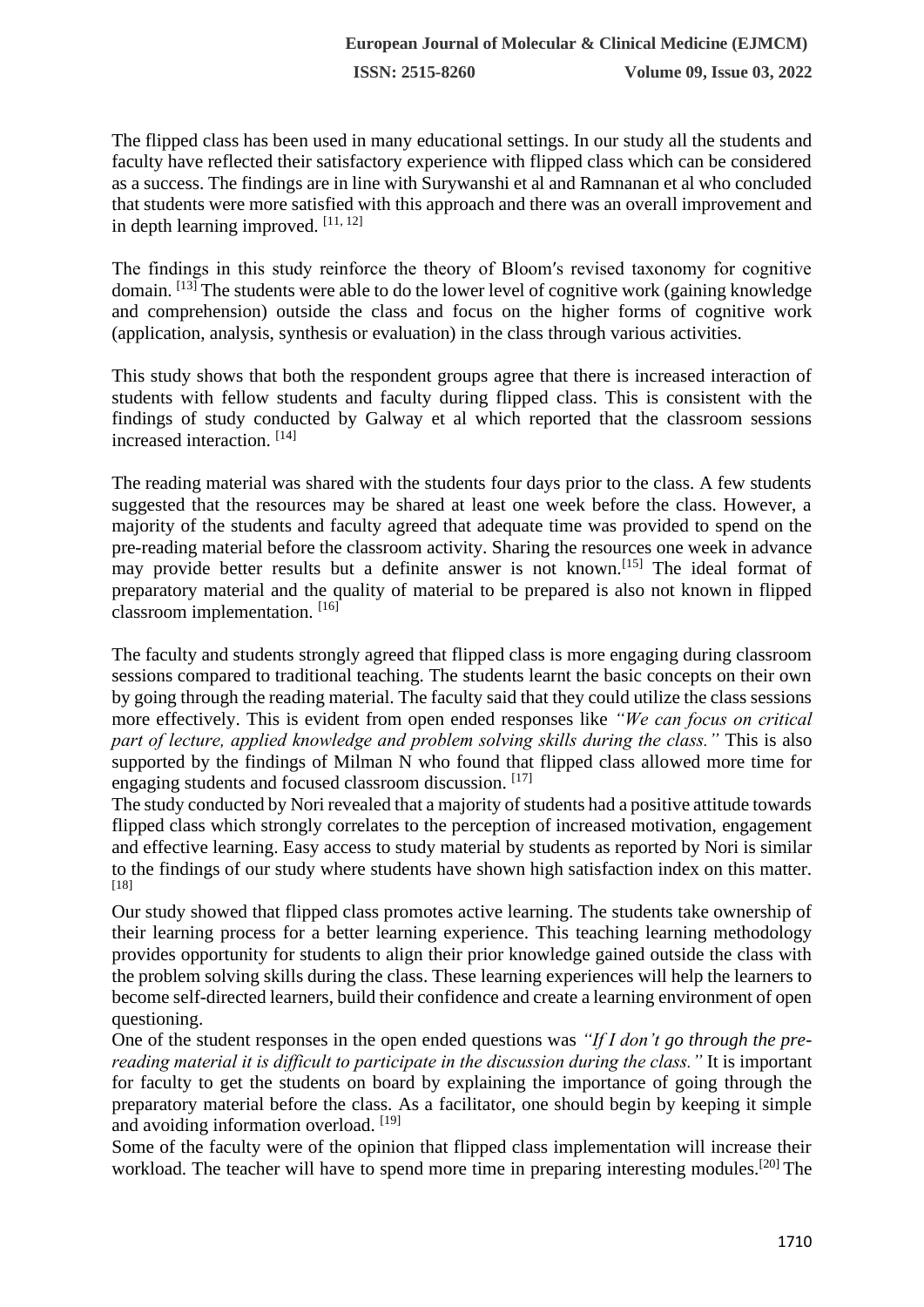materials to be shared needs to be of good quality. Low quality reading materials and unfamiliarity with the activity of teaching learning inside and outside the flipped class will make things more difficult. More time will be required by the teachers to design good learning material to keep students engaged and interactive during class.

As seen in this study, flipping the traditional classroom is both feasible and acceptable among the students as well as the faculty. It will help students empower themselves to develop higher order cognitive skills. A blend of methods may also be adopted to help achieve the desired outcome.

#### **Outcome:**

The flipped class approach was a relatively new method for both the faculty and undergraduate students at GIMS.

Flipped class is an effective method to engage students into active learning.

The students took ownership of their learning, thus helping them become proactive learners.

Flipped class promotes increased interaction amongst the student and faculty.

The faculty got trained in preparing and conducting flipped classes.

#### **Limitations:**

A majority of the students in the study have experienced flipped class for the first time. The results may be the influence of adopting a new methodology which is breaking the monotony of traditional teaching method and not necessarily because of specific benefits of the flipped class approach.

This study had no control group.

Flipped classroom approach cannot be used for all topics.

The faculty involved needs to be trained in this methodology.

High level of commitment from the side faculty is required in planning the module, preparation of pre-reading material and conducting of the flipped class.

This study was limited to Phase I MBBS students in biochemistry at one institution. It can be conducted on a larger scale.

## **Conclusion**

The shift in teaching learning methodology from being teacher centric to being student centric has led to significant improvements in medical education. The strategies which promote student centered active learning are the need of the hour. Several studies have found that flipped classroom promotes student engagement. It has been demonstrated to be a more active form of learning.

The students were found to appreciate the flipped class room method. For all students in general, the results indicate that students′ perception of effective learning through flipped classroom are associated with:

- Easy accessibility of reading material before the classroom session.
- Ability to study at their own pace at their convenience.
- The sessions improved their understanding of the key concepts.
- It inspired them to pursue further learning of the topic on their own.
- More interaction between the students and faculty in and outside the class.
- Clinical case oriented classroom sessions under active supervision of faculty.

The faculty opined that flipped classroom is an effective way of teaching learning method. They were in agreement that classroom sessions were utilized actively promoting deeper level of thinking amongst the students. However all of them said that implementation of flipped class on a regular basis would increase their work load.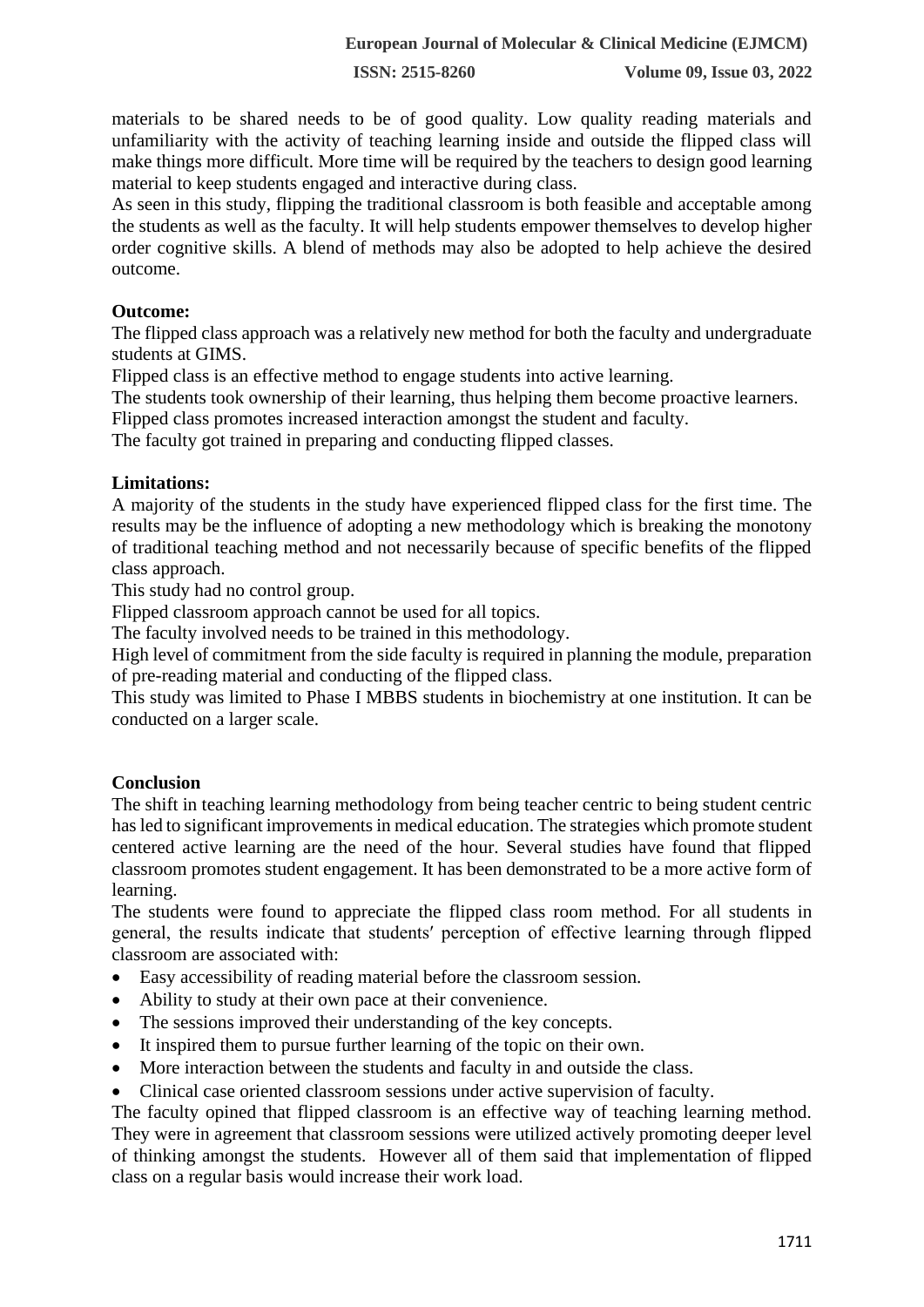**ISSN: 2515-8260 Volume 09, Issue 03, 2022**

In conclusion, the study indicates that flipped classroom is an effective and motivating way to engage students. The response among both the students as well as the faculty has been largely positive. It is certainly an approach worth pursuing in future.

### **Implication**

Implementation of flipped class is a movement towards learner-centric approach**.** For successful implementation, the curricular goals, learners′ needs and instructional modalities need to be aligned. Flipped class has shifted students′ learning from a teacher-centered approach to student-centered with more class activities focused on deeper student engagement. The students today are more technology friendly leading to greater scope for adoption of several new and innovative teaching learning methodologies. The COVID 19 pandemic has reinforced the fact that we need to adopt alternative teaching methods. Flipped class is an alternative model to develop high quality teaching and learning. The teachers need to understand that the essence of flipped class lies in the interaction among students and teachers outside and during the class.

The learning will take place in class and also outside class, so students will have to take responsibility for their own learning. The positive attitude of faculty towards this new methodology is encouraging. Further studies on flipped class method can be done in our institute in other departments also. The Medical Education Unit can conduct programs for sensitizing and training the faculty. It may be noted that flipped classroom requires access to information technology for students and faculty. The institutional authorities need to be convinced for providing the same.

This model helps to motivate students as proactive learners. Flipped class promotes collaborative learning. It leads to increased interaction between the students and faculty. This opportunity can be used by faculty to facilitate active learning, build role modelling and give feedback to promote longitudinal learning.The faculty feel they are more of a guide by the side. Flipped class also provides an opportunity for multi-institutional collaboration in preparing academic material and sharing experiences through research. The adoption of new instructional technologies, keeping in mind learners' needs will help in achieving effective outcomes. The future flipped classroom studies can use a variety of research designs which will further add to developing different models, techniques and modules. The findings of this study will contribute to deeper understanding of future research requirements in flipped classroom.

#### **Acknowledgments**

Faculty of ACME, CMC Ludhiana Students of Phase –I MBBS (2020 Batch), Government Institute of Medical Sciences (GIMS), Greater Noida, UP Director, GIMS, Greater Noida, UP Faculty of the Department of Biochemistry and MEU Members, GIMS, Greater Noida, UP

## **References**

- 1. Mahajan R, Badyal DK, Gupta P, Singh T. Cultivating lifelong learning skills during graduate skills during graduate medical training. Indian Pediatr 2016;53: 797 - 804
- 2. Kuldeep Singh, Rajiv Mahajan, Piyush Gupta, Tajinder Singh. Flipped classroom: A concept for engaging medical students in learning. Indian Pediatr 2018;55:507-12
- 3. Khe Foon, Chung Kwan. Flipped classroom improves student learning in health professions education: a meta analysis. BMJ Medical Education 2018; 18:38
- 4. S Halili, Z Zainuddin. Flipping the classroom : what we know and what we don't. The online journal of distant education and e-learning.2013;3:15-22.